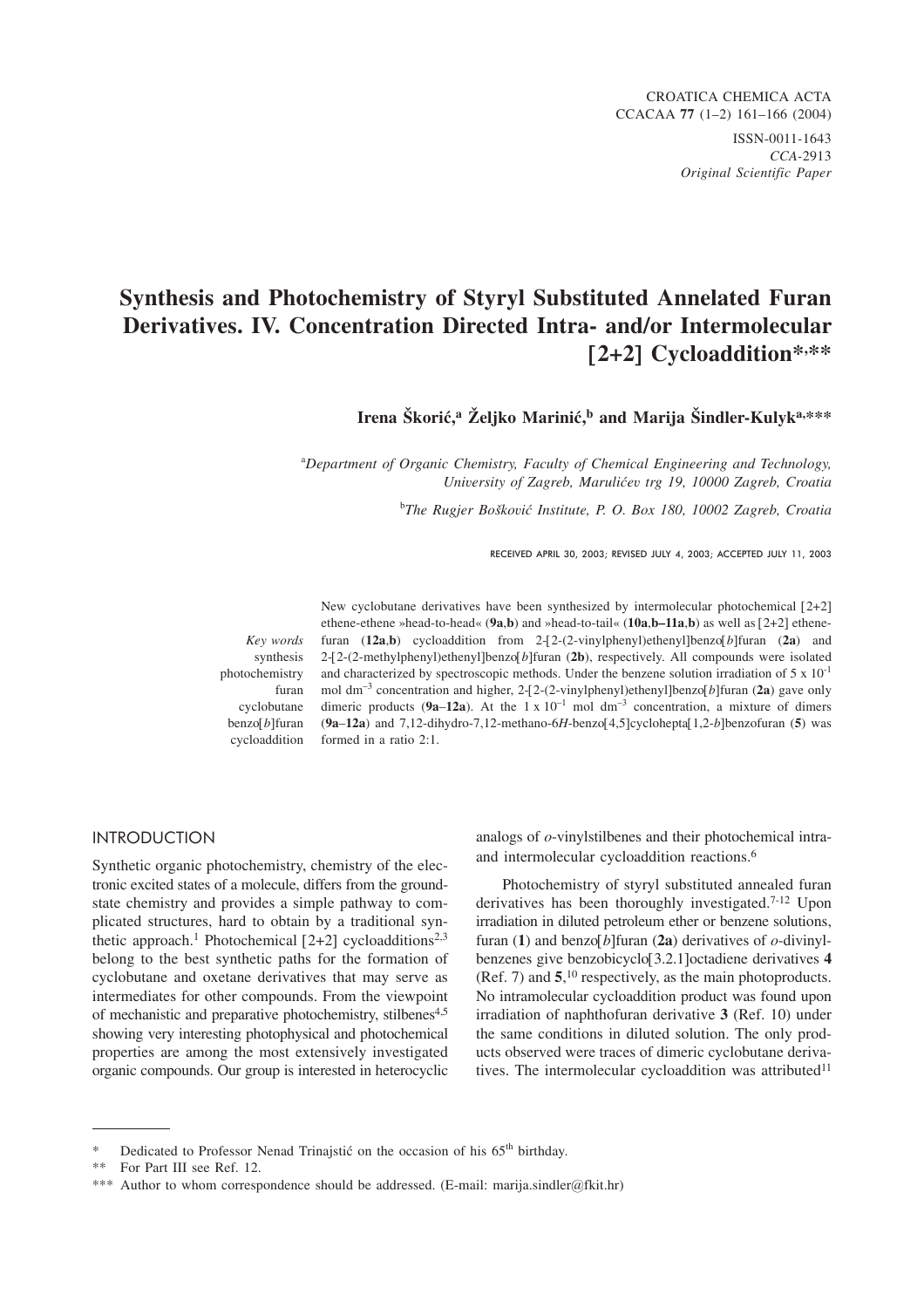to fast excimer formation of **3**. It is known that excimer formation is widespread among aromatic hydrocarbons and that this tendency increases with their size.13



Figure 1.

 $[2,1-b]$ Naphthofuran derivative 3 in  $10^{-1}$  mol dm<sup>-3</sup> concentration undergoes intermolecular cycloadditions and formation of dimeric products **6**–**8** (Ref. 11) in a 60 % isolated yield. It was interesting to examine whether benzofuran **2a** and furan derivative **1** might also undergo similar conditions to give cyclobutanes.

In this paper, the irradiation of furan derivative **1** and benzofuran derivative **2a** in different solvent concentrations is described in order to study the concentration dependence on intra- *versus* intermolecular [2+2] cycloaddition and formation of benzobicyclo[3.2.1]octadiene and dimer structures, respectively.

# RESULTS AND DISCUSSION

Benzene solutions of different concentrations of starting compounds **1** and **2a** were irradiated under anaerobic conditions at 300 nm and in quartz tubes. Based on the <sup>1</sup>H NMR spectra, the composition of the crude reaction mixture was established.

Upon irradiation of the  $10^{-3}$ – $10^{-2}$  mol dm<sup>-3</sup> benzene solution, after complete conversion of the starting compounds **1** and **2a**, the only products formed were bi cyclo[3.2.1]octadiene derivatives **4** and **5**, respectively, along with minor amounts of oxidation products, $12$  which also indicate the intramolecular cycloaddition process, but only as a result of incomplete anaerobic experimental conditions. At the concentration of  $1 \times 10^{-1}$  mol dm<sup>-3</sup> and after complete conversion of the starting material **2a,** a mixture of the dimeric products **9a**–**12a** and bicyclo[3.2.1]octadiene structure **5** was found in a ratio 2:1. At the concentration of  $5 \times 10^{-1}$  mol dm<sup>-3</sup>, only the dimeric products **9a**–**12a** were detected. Under the same conditions, the furan derivative **1** gave no dimeric products (Scheme 1). After complete conversion of the starting material, only high-molecular-weight and decomposition products were found, besides bicyclo[3.2.1]octadiene structures.12



The lack of reactivity of the furan derivative **1**, furan analog of stilbene, towards [2+2]–dimerization might be explained by the faster polymerization and decomposition process and probably by the nonexistence of a complex in the excited state. Stilbenes<sup>2</sup> and their derivatives form dimers similar to those (**9**–**11**) (Scheme 2) found on irradiation of benzofuran derivatives **2a** and **2b**.



Scheme 2.

The methyl substituted derivative **2b** was irradiated as the model of an *o*-substituted conjugated system without a possibility of intramolecular cycloaddition and polymerization due to lack of the vinyl group. To isolate and characterize the new products (**9**–**13**) (Scheme 2), the methylstyryl benzofuran **2b** and the vinylstyryl benzofuran **2a**, respectively, were irradiated at one-molar concentrations. After 90 % conversion of the starting material **2b,** a mixture of 81 % of dimers **9b**–**12b** was isolated along with 7.6 % of high-molecular-weight products that remained on the column. Under the same conditions, the vinyl compound **2a** also gave a mixture of dimers as the main product (48 %, **9a**–**12a**) and more high-molecular-weight products (35 %) due to the parallel polymerization and decomposition process. In both cases, minor amounts of electrocyclization products **13a,b** were identified. The photoproducts were isolated by column chromatography followed by repeated thin-layer chromatography and their structures were determined by spectroscopic methods.<sup>15,16</sup> As regards the *cis-trans* isomerization of the starting compounds and the existence of both isomers in the photochemical mixture, one can expect eleven isomers to be formed by *trans-trans*, *trans-cis* and *cis-cis* dimerization in »head-to-head« and »head-to-tail« modes. Structure determination of the isolated isomers (**9**–**11**) as »head-tohead« (**9**) or »head-to-tail« (**10**–**11**) adducts was based on the MS spectra analysis. All dimers (**9**–**11)** showed the base peak at M+/2 and only dimer **9** showed two fragments characteristic of an unsymmetrical reversion. The stereo orientation of the cyclobutane hydrogens was de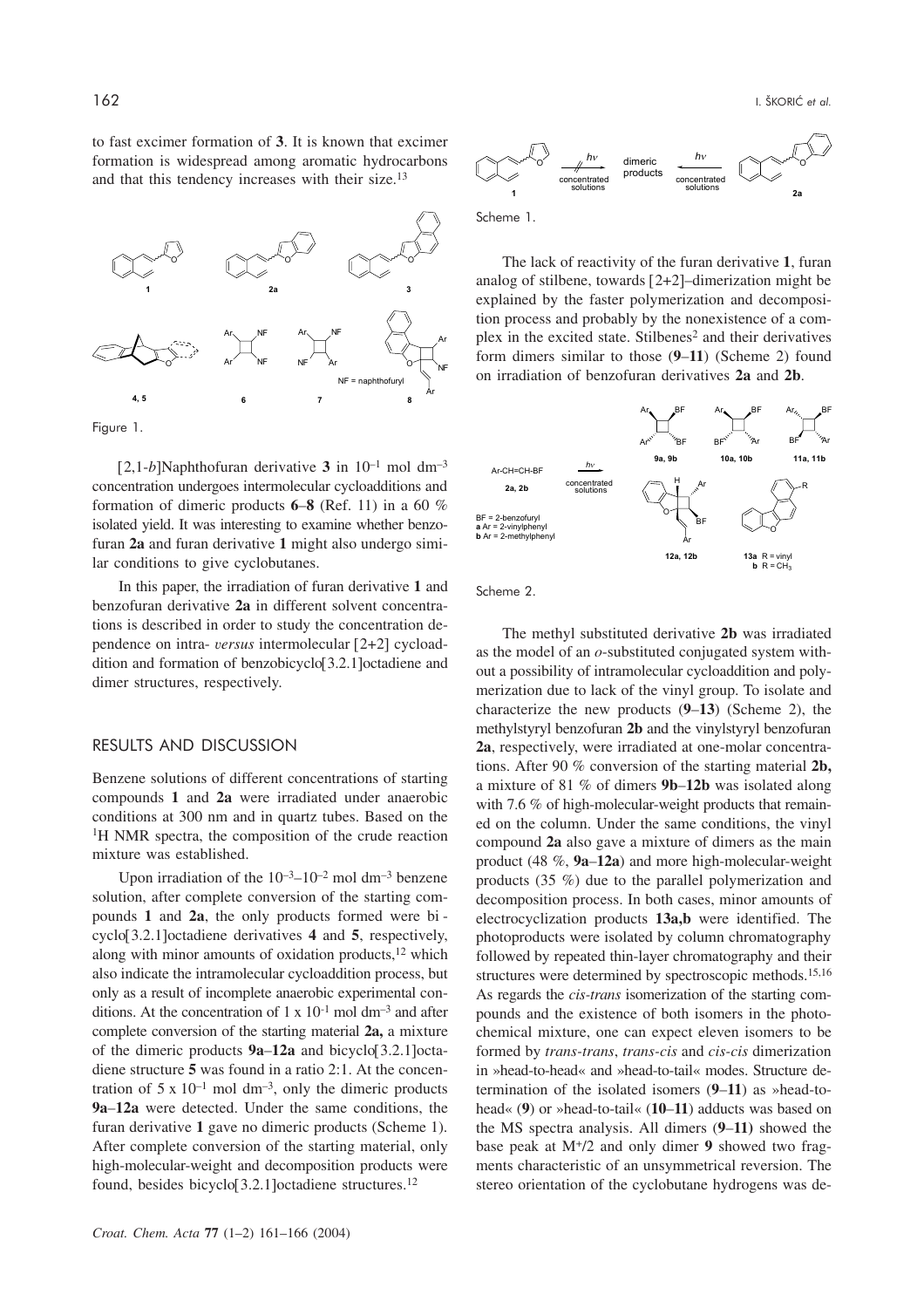termined from their 1H NMR spectra (see Experimental) combined with the COSY and NOESY experiments, using a different mixing time.14 The fused cyclobutane structures **12a**,**b** formed by [2+2] ethene-furan cycloaddition were deduced from the 1H NMR spectra and are in good agreement with the previously described structure.<sup>11</sup>

In summary, we can conclude that, regardless of concentration, styryl naphthofuran **3** underwent intermolecular processes and formation of dimeric compounds **6**–**8**. In contrast, styryl furan **1** gave only the intramolecular cycloaddition product **4** besides decomposition material. Styryl benzofuran **2a** underwent intra- and intermolecular cycloaddition reactions depending on the concentration. For the synthesis of cyclobutane derivatives **9**–**12**, without formation of bicyclo<sup>[3.2.1]</sup>octadiene compound **5**, the best concentration of the starting compound **2a** was higher than  $5 \times 10^{-1}$  mol dm<sup>-3</sup>.

# *General*

The <sup>1</sup>H NMR and <sup>13</sup>C NMR spectra were recorded on a Varian GEMINI 300 spectrometer at 300 and 75 MHz, respectively, in CDCl<sub>3</sub> and, where necessary, in  $C_6D_6$  and Me<sub>4</sub>Si as internal standards. The assignment of the signals was based on 2D-CH correlation and 2D-HH-COSY and NOESY experiments. UV spectra were measured on a Perkin Elmer LAMBDA 20 Spectrophotometer. HRMS spectra were measured on an Auto Spec Q (VG Analytical Manchester, GB). Elemental analyses were carried out in the Microanalytical Laboratory of the Rugjer Bošković Institute. Irradiations were performed in a quartz or Pyrex vessel in benzene solutions and in the Rayonet reactor equipped with RPR 3000 Å lamps. Standard column chromatography was carried out on silica gel 60–230 mesh ASTM. Thin-layer chromatography (TLC) was performed on Merck precoated silica gel 60  $F_{254}$  plates. All irradiation experiments were carried out in deaerated solutions by bubbling a stream of nitrogen or argon prior to irradiation. Solvents were purified by distillation. Melting points were determined on a Kofler micro hot-stage (Reichert, Wien) and are uncorrected.

2-[2-(2-Vinylphenyl)ethenyl]furan (**1**)<sup>17</sup> and 2-[2-(2-vinylphenyl)ethenyl]benzo[*b*]furan (**2a**)<sup>10</sup> were prepared by the Wittig one-pot reaction from  $\alpha$ , $\alpha'$ -*o*-xylyl(ditriphenylphosphonium bromide), formaldehyde and the corresponding carboxaldehydes as described.

2-[2-(2-Methylphenyl)ethenyl]benzo[*b*]furan (**2b**) was prepared from *o*-methylbenzyltriphenyl-phosphonium bromide (3.34 g, 7.0 mmol) and 2-formylbenzo[*b*]furan (1.02 g, 7.0 mmol) with sodium ethoxide as the base according to the described procedure<sup>10,18</sup> in 94 % yield (1.54 g; *cis:trans* = 37 : 63). The reaction mixture was purified and separated by repeated column chromatography on silica gel using a petroleum ether/diethil ether mixture as eluent. The first fractions yielded a *cis*- and the last fractions a *trans*-isomer. Characterization data of the new compounds are given below:

## cis*-2b*

Colorless oil; UV(EtOH)  $\lambda_{\text{max}}$ /nm (log  $\varepsilon$ /dm<sup>3</sup> mol<sup>-1</sup> cm<sup>-1</sup>): 307 (4.26), 299 (4.23, sh), 290 (4.11, sh); 231 (4.09); 1H NMR (CDCl3) *d*/ppm: 7.40–7.34 (m, 2H), 7.32 (d, 1H, *J* = 8.1 Hz), 7.27–7.14 (m, 4H), 7.12 (t, 1H, *J* = 7.2 Hz), 6.74 (d, 1H, *J* = 12.3 Hz), 6.59 (d, 1H, *J* = 12.3 Hz), 6.25 (s, 1H), 2.28 (s, 3H); 13C NMR (CDCl3) *d*/ppm: 154.08 (s), 153.99 (s), 136.75 (s), 135.94 (s), 131.34 (d), 130.00 (d), 128.71 (s), 128.65 (d), 127.80 (d), 125.69 (d), 124.31 (d), 122.66 (d), 120.79 (d), 119.24 (d), 110.92 (d), 105.29 (d), 19.57 (q).

# trans*-2b*

Colorless crystals; m.p. 59-60 °C; UV(EtOH)  $\lambda_{\text{max}}$ /nm (log *e*/dm<sup>3</sup> mol-1 cm-1): 355 (4.23, sh), 338 (4.49), 325 (4.48), 230 (3.91), 208 (4.22); 1H NMR (CDCl3) *d*/ppm: 7.55–7.43 (m, 4H), 7.41 (d, 1H, *J* = 8.1 Hz), 7.23–7.12 (m, 5H), 6.84 (d, 1H, *J* = 15.9 Hz), 6.59 (s, 1H), 2.41 (s, 3H); 13C NMR (CDCl3) *d*/ppm: 155.31 (s), 154.90 (s), 136.27 (s), 135.47 (s), 130.58 (d), 129.11 (s), 128.02 (d), 127.78 (d), 126.20 (d), 125.05 (d), 124.56 (d), 122.83 (d), 120.77 (d), 117.40 (d), 110.85 (d), 105.12 (d), 19.76 (q); MS *m/z*: 234 (M+, 63 %), 219 (35), 189 (25), 128 (100), 115 (22); HRMS: calcd.  $M^+ = 234.103916$ ; found:  $M^+ = 234.106411$ .

*Anal*. Calcd. for C<sub>17</sub>H<sub>14</sub>O ( $M_r = 234.29$ ): C 87.15, H 6.02 %; found: C 87.01, H 6.03 %.

## *Irradiation Experiments*

A benzene solution  $(0.9 \text{ mol dm}^{-3})$  of **2a**  $(340 \text{ mg})$  and **2b** (330 mg), respectively, was irradiated under argon for 50–60 h in Rayonet at 300 nm in a Pyrex tube. The solvent was removed under vacuum and the residue was chromatographed on a silica gel column and TLC plates using petroleum ether/diethyl ether as eluent.

# *Irradiation of 2-[2-(2-Vinylphenyl)ethenyl]benzo- [*b*]furan (2)*

4-Vinylbenzo[*d*]naphtho[2,1-*b*]furan (**13a**)10 was eluted in the first fractions from the column in traces, followed by 12 % of **2a**. By eluting with the more polar petroleum ether/diethyl ether (0–50 %) solution, a mixture of dimeric products **9a**–**12a** (147 mg, 42.7 %) was separated along with some minor quantities of unidentified dimeric products (17 mg, 5 %). The tarry material (35.4 %) remained on the column.

*Anal.* Calcd. for the mixture of dimeric products  $C_{36}H_{28}O_2$  ( $M_r = 492.62$ ): C 87.78; H 5.73 %. found: C 87.75; H 5.95 %.

After repeated chromatography on TLC using petroleum ether/diethyl ether (10–50 %) and petroleum ether/dichloromethane (20 %) as eluent from the mixture of dimeric products, the formed dimers **9a**-**12a** were isolated one by one: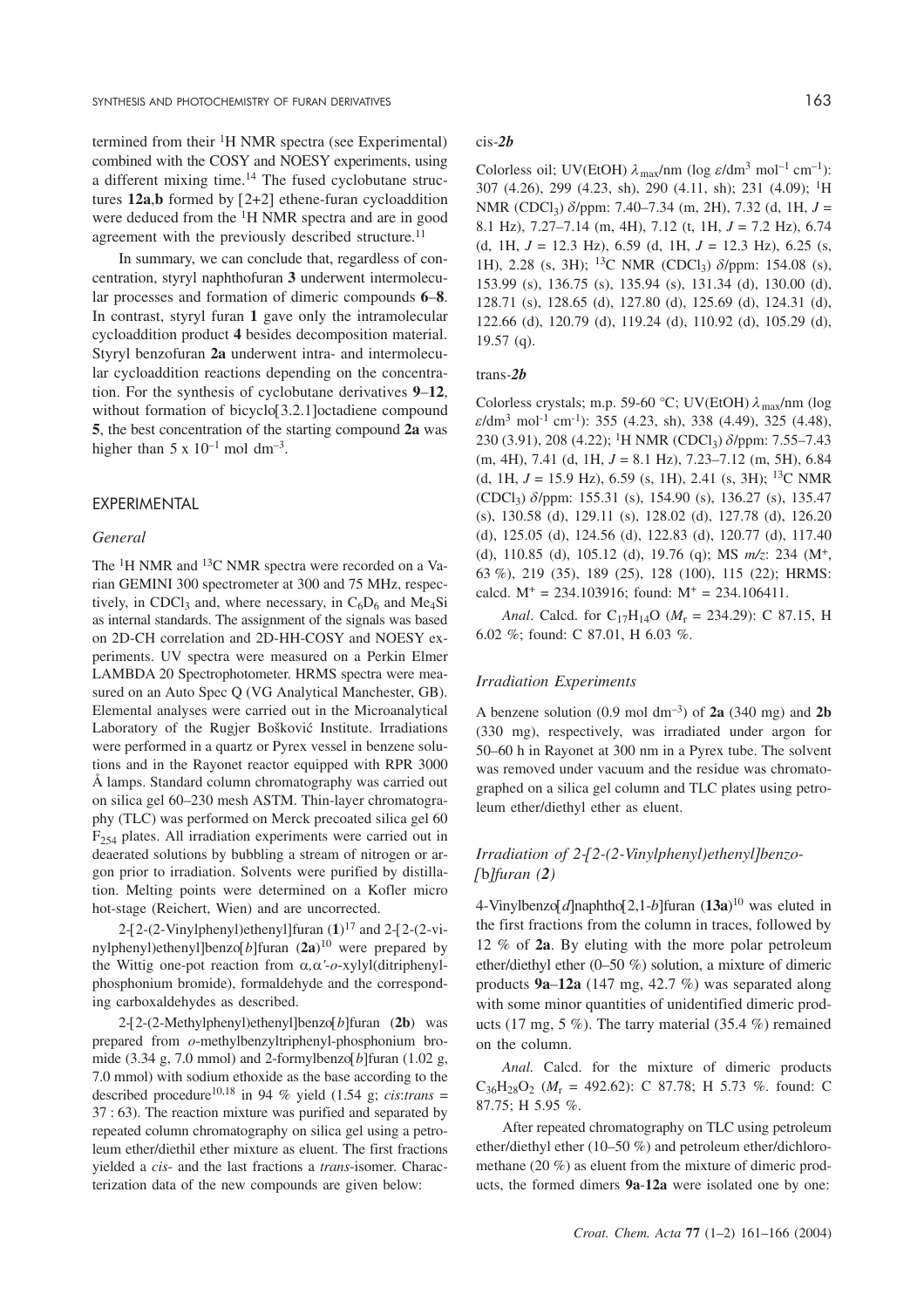*2,2'-[(*r*-1,*t*-2,*t*-3,*c*-4)-3,4-Bis(2-vinylphenyl)cyclobutane-1,2-diyl]bis-1-benzofuran [*r-ttc *hth dimer] (9a) 19*



12 mg (3.5 %); yellow oil; UV(EtOH)  $\lambda_{\text{max}}/\text{nm}$  (log  $\varepsilon/\text{dm}^3$ mol<sup>-1</sup> cm<sup>-1</sup>): 248 (4.52), 278 (4.04), 286 (4.00); <sup>1</sup>H NMR  $(C_6D_6)$   $\delta$ /ppm: 7.65 (d, 2H,  $J = 7.5$  Hz, 6"-H), 7.40 (m, 2H, H-7,Har), 7.33–7.25 (m, 4H, Har), 7.10–6.99 (m, 8H, Har), 6.79 (dd, 2H, *J* = 17.1, 10.8 Hz, 3'''-H), 6.16 (s, 2H, 3'-H), 5.22 (dd, 2H, *J* = 17.1, 1.5 Hz, 1'''-H), 4.77 (dd, 2H, *J* = 10.8, 1.5 Hz, 2'''-H), 4.59 (d, 2H, *J* = 9.9 Hz, 3-H,4-H), 4.17 (d, 2H,  $J = 9.9$  Hz, 1-H, 2-H); <sup>13</sup>C NMR (C<sub>6</sub>D<sub>6</sub>)  $\delta$ /ppm: 157.92 (s), 156.03 (s), 138.93 (s), 138.61 (s), 135.50 (d, C-3'''), 127.74 (d), 127.35 (d), 127.26 (d), 127.15 (d), 124.59 (d), 123.45 (d), 121.45 (d), 116.59 (t, C-1''',2'''), 111.73 (d, C-7'), 104.50 (d, C-3'), 47.25 (d), 44.73 (d); MS *m/z*: 492 (M+, 2 %), 260  $(M^+ - CH_2=CHC_6H_4CH=CH C_6H_4CH=CH_2, 83)$ , 246  $(M^+/2)$ , 100), 232 (CH<sub>2</sub>=CHC<sub>6</sub>H<sub>4</sub> CH=CHC<sub>6</sub>H<sub>4</sub>CH=CH<sub>2</sub>, 7).

*2,2'-[(*r*-1,*c*-2,*t*-3,*t*-4)-2,4-Bis(2-vinylphenyl)cyclobutane-1,3-diyl]bis-1-benzofuran [*r-ctt *htt dimer] (10a)*



36 mg (10.6 %); colorless crystals; m.p. 148–149 °C; UV(EtOH)  $\lambda_{\text{max}}/\text{nm}$  (log  $\varepsilon/\text{dm}^3$  mol<sup>-1</sup> cm<sup>-1</sup>): 213 (4.54), 245 (4.41), 251 (4.42), 256 (4.39), 279 (3.96), 285 (3.92); <sup>1</sup>H NMR (C<sub>6</sub>D<sub>6</sub>)  $\delta$ /ppm: 7.50 (d, 2H, J = 7.5 Hz, 6"-H), 7.24 (d, 2H, *J* = 8.7 Hz, 7'-H), 7.22 (d, 2H, *J* = 7.5 Hz, 3''-H), 7.20 (d, 2H, *J* = 7.5 Hz, 4'-H), 7.03 (dd, 2H, *J* = 16.8, 11.1 Hz, 3'''-H), 7.02 (t, 2H, *J* = 7.5 Hz, 5''-H), 6.96 (t, 2H, *J* = 7.5 Hz, 5'-H), 6.92 (t, 2H, *J* = 7.5 Hz, 6'-H), 6.90 (t, 2H, *J* = 7.5 Hz, 4''-H), 6.02 (s, 2H, 3'-H), 5.37 (dd, 2H, *J* = 16.8, 1.5 Hz, 1'''-H), 5.14 (dd, 2H, *J* = 11.1, 1.5 Hz, 2'''-H), 4.89 (dd, 2H, *J* = 7.7, 6.3 Hz), 4.84 (dd, 2H, *J* = 7.7, 6.3 Hz); <sup>13</sup>C NMR (C<sub>6</sub>D<sub>6</sub>)  $\delta$ /ppm: 158.00 (s), 155.59 (s), 138.41 (s), 136.72 (s), 135.49 (d, C-3'''), 128.30 (d, C-5''), 127.65 (d, C-4''), 126.78 (d, C-6''), 126.63 (d, C-3''), 124.23 (d, C-6'), 123.12 (d, C-5'), 121.13 (d, C-4'), 116.56 (t, C-1''',2'''), 111.33 (d, C-7'), 104.76 (d, C-3'), 44.32 (d), 41.36 (d); MS (FAB) *m/z*: 492 (M+, 2 %), 246 (M+/2, 36), 131 (benzofurylmethyl, 29).

*2,2'-[(*r*-1,*t*-2,*c*-3,*t*-4)-2,4-Bis(2-vinylphenyl)cyclobutane-1,3-diyl]bis-1-benzofuran [*r -tct *htt dimer] (11a)*



56 mg (16.5 %); m.p. 58–59 °C; UV(EtOH)  $\lambda_{\text{max}}$ /nm (log  $\varepsilon$ /dm<sup>3</sup> mol<sup>-1</sup> cm<sup>-1</sup>): 246 (4.56), 277 (4.04), 286 (4.02); <sup>1</sup>H NMR (C<sub>6</sub>D<sub>6</sub>)  $\delta$ /ppm: 7.28–7.08 (m, 8H, H-7,7H<sub>ar</sub>), 6.98–6.88 (m, 8H, Har), 6.98 (dd, 2H, *J* = 17.1, 10.8 Hz, 3'''-H), 6.32 (s, 2H, 3'-H), 5.33 (dd, 2H, *J* = 17.1, 1.5 Hz, 1'''-H), 5.07 (dd, 2H, *J* = 10.8, 1.5 Hz, 2'''-H), 5.06 (d, 2H, *J*  $= 6.6$  Hz, 1-H, 3-H), 4.47 (d, 2H,  $J = 6.6$  Hz, 2-H, 4-H); <sup>13</sup>C NMR (C<sub>6</sub>D<sub>6</sub>)  $\delta$ /ppm: 158.09 (s), 155.81 (s), 138.41 (s), 137.24 (s), 135.67 (d, C-3'''), 128.40 (d), 127.40 (d), 127.35 (d), 127.01 (d), 124.38 (d), 123.23 (d), 121.27 (d), 116.67 (t, C-1''',2'''), 111.49 (d, C-7'), 104.51 (d, C-3'), 44.62 (d, C-1,3), 42.07 (d, C-2,4); MS (EI) *m/z*: 492 (M+, < 1 %), 246 (M+/2, 81), 131 (benzofurylmethyl, 100).

*3-Benzo-7-(2-benzofuryl)-6-(2-vinylphenyl)-1-[2-(2-vinylphenyl)ethenyl]-2-oxabicyclo[3.2.0]hept-3-ene (12a)*



43 mg (12.6 %); colorless crystals; m.p. 50–51 °C; UV(EtOH)  $\lambda_{\text{max}}$ /nm (log  $\varepsilon$ /dm<sup>3</sup> mol<sup>-1</sup> cm<sup>-1</sup>): 213 (4.65), 241 (4.57), 245 (4.57), 250 (4.56), 257 (4.53, sh), 278  $(4.21)$ , 285  $(4.11)$ ;<sup>1</sup>H NMR  $(C_6D_6)$   $\delta$ /ppm: 7.49 (d, 1H, J = 7.2 Hz), 7.45 (d, 1H, *J* = 15.6 Hz, H-et(2)), 7.35–7.24 (m, 3H), 7.16 (m, 1H), 7.08–6.88 (m, 8H), 6.86–6.74 (m, 3H), 6.69 (d, 1H, *J* = 7.2 Hz), 6.55 (d, 1H, *J* = 15.6 Hz, H-et(1)), 6.53 (t, 1H, *J* = 7.2 Hz), 6.17 (s, 1H, 3'-H), 5.69 (dd, 1H, *J* = 17.1, 1.2 Hz, 1''''-H), 5.41 (dd, 1H, *J* = 17.4, 1.5 Hz, 1'''-H), 5.27 (dd, 1H, *J* = 10.8, 1.2 Hz, 2''''-H), 4.82 (dd, 1H, *J* = 10.8, 1.5 Hz, 2'''-H), 4.75 (d, 1H, *J* = 11.1 Hz, 7-H), 4.49 (dd, 1H, *J* = 11.1, 8.1 Hz, 6-H), 4.28 (d, 1H, *J* = 8.1 Hz, 5b-H); <sup>13</sup>C NMR (C<sub>6</sub>D<sub>6</sub>)  $\delta$ /ppm: 160.92 (s), 156.25 (2s), 137.35 (2s), 137.06 (s), 136.09 (s), 135.69 (d), 135.66 (d), 129.77 (2d, 1C-et(2)), 129.32 (d, C-et(1)), 129.12 (d), 128.40 (2d), 127.69 (2d), 127.65 (d), 127.58 (s), 127.43 (s), 127.25 (d), 126.98 (d), 126.29 (d), 124.63 (d), 123.37 (d), 121.86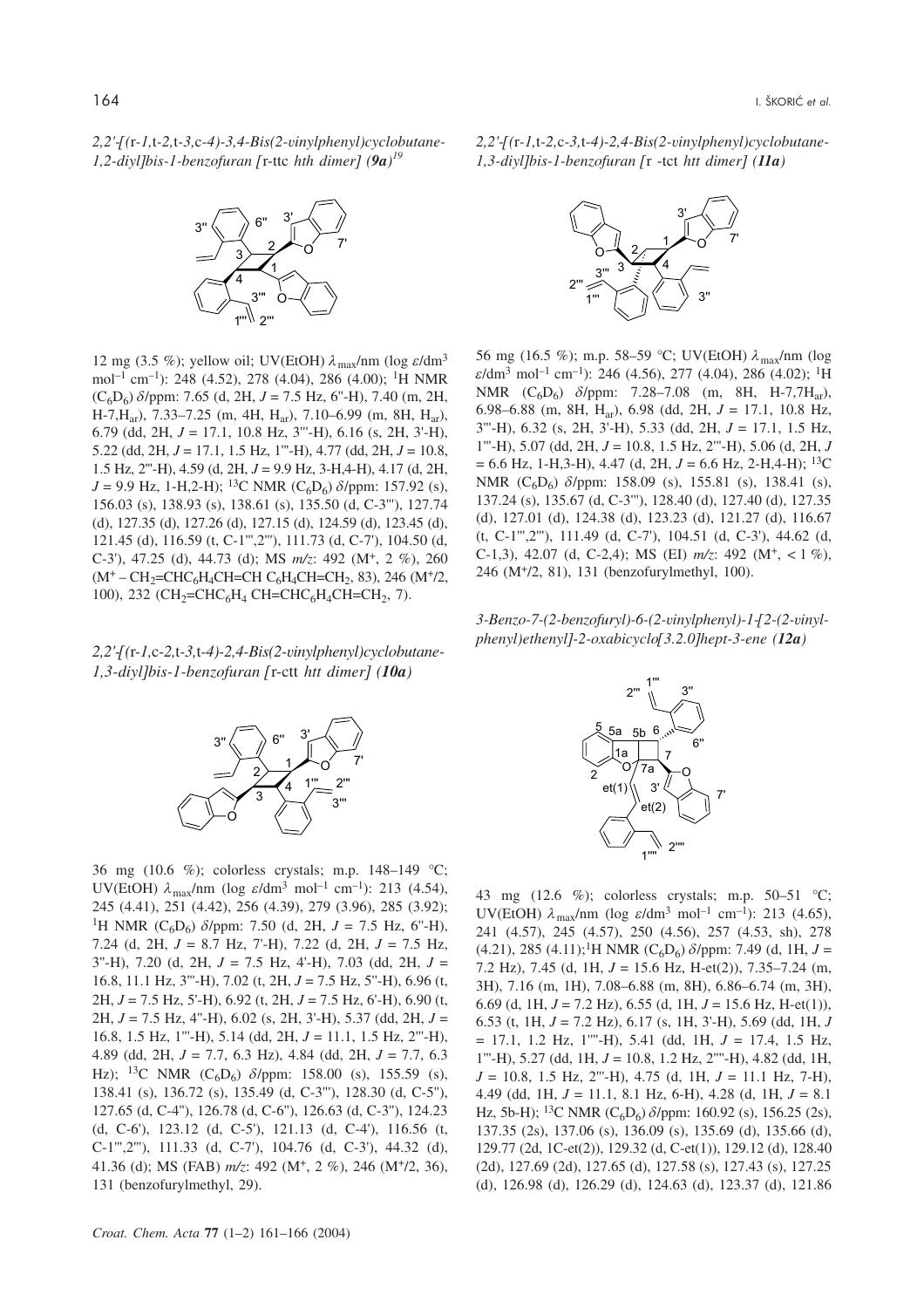(d), 121.37 (d), 116.54 (t, C-1"",2""), 116.34 (t, C-1"',2"'), 111.72 (2d, C-5,C-4'), 105.01 (d, C-3'), 91.56 (s, C-7a), 52.91 (d, C-5b), 48.99 (d, C-7), 40.86 (d, C-6); MS (EI) *m/z*: 492 (M+, <1 %), 246 (M+/2, 48), 131 (benzofurylmethyl, 100).

# *Irradiation of 2-[2-(2-Methylphenyl)ethenyl]benzo[*b*] furan (2b)*

4-Methylbenzo[*d*]naphtho[2,1-*b*]furan (**13b**) was eluted (petroleum ether/dichloromethane 0–20 %) in the first fractions from the column in 1.2 % yield, followed by a mixture of *cis*- (1.8 %) and *trans*- (8.2 %) isomers of **2b**. In the last fractions a mixture of dimeric products **9b**–**12b** (225 mg, 68.2 %) was separated along with some minor quantities of unidentified dimeric products (43 mg, 13 %). The tarry material (7.6 %) remained on the column.

*Anal.* Calcd. for the mixture of dimeric products  $C_{34}H_{28}O_2$  ( $M_r = 468.60$ ): C 87.15, H 6.02 %; found: C 87.22, H 6.13 %.

After repeated chromatography on TLC using petroleum ether/ diethil ether (5–15 %) and petroleum ether/dichloromethane (20–30 %) as eluents from the mixture of dimeric products, the formed dimers **9b**–**12b** were isolated one by one:

## *4-Methylbenzo[d]naphtho[2,1-b]furan (13b)*

4 mg (1.2 %); colorless crystals; m.p. 146–147 °C; UV(EtOH)  $\lambda_{\text{max}}/\text{nm}$  (log  $\varepsilon/\text{dm}^3$  mol<sup>-1</sup> cm<sup>-1</sup>): 228 (4.36), 230 (4.36), 240 (4.55), 247 (4.59), 268 (3.56), 281 (3.34), 304 (3.98), 313 (4.17), 326 (4.00), 335 (3.88), 341 (4.13); 1H NMR (CDCl3) *d*/ppm: 8.51 (d, 1H, *J* = 8.1 Hz), 8.39 (dd, 1H, *J* = 7.2, 1.8 Hz), 8.09 (d, 1H, *J* = 9.0 Hz), 7.78 (d, 1H, *J* = 9.0 Hz), 7.69 (dd, 1H, *J* = 7.2, 1.8 Hz), 7.60 (t, 1H, *J* = 7.5 Hz), 7.54–7.42 (m, 2H), 7.38 (d, 1H, *J* = 7.2 Hz), 2.79 (s, 3H); <sup>13</sup>C NMR (CDCl<sub>3</sub>)  $\delta$ /ppm: 155.96 (s), 154.19 (s), 135.67 (s), 129.46 (s), 129.34 (s), 126.97 (d), 125.85 (d), 125.46 (d), 125.06 (s), 124.63 (d), 123.08 (d), 122.03 (d), 121.80 (d), 117.73 (s), 112.15 (d), 111.82 (d), 20.11 (q); MS *m/z*: 232 (M+, 100%), 202 (36);

*Anal.* Calcd. for C<sub>17</sub>H<sub>12</sub>O ( $M_r = 232.28$ ): C 87.90, H 5.21 %; found: C 87.72, H 5.29 %.

*2,2'-[(*r*-1,*t*-2,*t*-3,*c*-4)-3,4-Bis(2-methylphenyl)cyclobutane-1,2-diyl]bis-1-benzofuran [*r -ttc *hth dimer] (9b)*



22 mg (6.7 %); colorless crystals; m.p. 53–54 °C; UV(EtOH)  $\lambda_{\text{max}}/\text{nm}$  (log  $\varepsilon/\text{dm}^3$  mol<sup>-1</sup> cm<sup>-1</sup>): 250 (4.46), 279 (4.11), 286 (4.11); <sup>1</sup>H NMR (CDCl<sub>3</sub>)  $\delta$ /ppm: 7.70 (d, 2H, J = 7.2) Hz, 6''-H), 7.50 (d, 2H, *J* = 8.1 Hz, 7'-H), 7.45 (d, 2H, *J* = 7.5 Hz, 4'-H), 7.30 (t, 2H, *J* = 7.2 Hz, 5''-H), 7.25 (dd, 2H, *J*

= 8.1, 7.5 Hz, 6'-H), 7.18 (t, 2H, *J* = 7.5 Hz, 5'-H), 7.13 (t, 2H, *J* = 7.2 Hz, 4''-H), 7.06 (d, 2H, *J* = 7.2 Hz, 3''-H), 6.48 (s, 2H, 3'-H), 4.32 (d, 2H, *J* = 9.3 Hz, 3-H,4-H), 4.01 (d, 2H,  $J = 9.3$  Hz, 1-H, 2-H), 2.03 (s, 6H, CH<sub>3</sub>); <sup>13</sup>C NMR (CDCl3) *d*/ppm: 157.51 (s), 154.97 (s), 139.52 (s), 136.52 (s), 130.29 (d, C-3''), 128.68 (s), 126.66 (d, C-4''), 126.31 (d, C-5''), 126.17 (d, C-6''), 123.68 (d, C-6'), 122.63 (d, C-5'), 120.59 (d, C-4'), 111.04 (d, C-7'), 103.33 (d, C-3'), 46.14 (d, C-3,4), 43.84 (d, C-1,2), 19.70 (q, CH3); MS *m/z*: 468 (M<sup>+</sup>, < 1 %), 260 (M<sup>+</sup> – CH<sub>3</sub>C<sub>6</sub>H<sub>4</sub>CH=CHC<sub>6</sub>H<sub>4</sub>CH<sub>3</sub>, 10), 234 (M<sup>+</sup>/2, 18), 207 (CH<sub>3</sub>C<sub>6</sub>H<sub>4</sub>CH=CHC<sub>6</sub>H<sub>4</sub>CH<sub>2</sub><sup>+</sup>, 7).

*2,2'-[(*r*-1,*c*-2,*t*-3,*t*-4)-2,4-Bis(2-methylphenyl)cyclobutane-1,3-diyl]bis-1-benzofuran [*r -ctt *htt dimer] (10b)*



59 mg (17.9 %); colorless oil; UV(EtOH)  $\lambda_{\text{max}}/nm$  (log  $\varepsilon$ /dm<sup>3</sup> mol<sup>-1</sup> cm<sup>-1</sup>): 250 (4.49, sh), 254 (4.53), 260 (4.48, sh), 278 (4.21), 285 (4.23); <sup>1</sup>H NMR (CDCl<sub>3</sub>)  $\delta$ /ppm: 7.49 (d, 2H, *J* = 7.5 Hz), 7.33 (d, 2H, *J* = 7.5 Hz), 7.31 (d, 2H, *J* = 7.5 Hz), 6.98–7.20 (m, 10H), 6.14 (s, 2H, 3'-H), 4.85 (dd, 2H, *J* = 8.4, 7.8 Hz), 4.56 (dd, 2H, *J* = 8.4, 7.8 Hz); 13C NMR (CDCl<sub>3</sub>) *δ/ppm*: 157.79 (s), 154.54 (s), 136.95 (s), 136.84 (s), 130.06 (d), 128.43 (s), 126.66 (d), 125.82 (d), 125.72 (d), 123.29 (d), 122.25 (d), 120.34 (d), 110.64 (d), 103.40 (d), 44.18 (d), 39.84 (d), 19.54 (q); MS (EI) *m/z*: 468 (M<sup>+</sup>, ~1 %), 234 (M<sup>+</sup>/2, 51), 131 (benzofurylmethyl, 100).

*2,2'-[(*r*-1,*t*-2,*c*-3,*t*-4)-2,4-Bis(2-methylphenyl)cyclobutane-1,3-diyl]bis-1-benzofuran [*r -tct *htt dimer] (11b)*



75 mg (22.7 %); m.p. 85–86 °C; UV(EtOH)  $\lambda_{\text{max}}/$ nm (log  $\varepsilon$ /dm<sup>3</sup> mol<sup>-1</sup> cm<sup>-1</sup>): 212 (4.53), 246 (4.37), 256 (4.26, sh), 278 (3.94), 285 (3.89); 1H NMR (CDCl3) *d*/ppm: 7.37 (d, 2H, *J* = 7.5 Hz), 7.29 (d, 2H, *J* = 7.8 Hz), 7.14–7.21 (m, 2H), 7.11 (t, 4H, *J* = 7.2 Hz), 6.98–7.06 (m, 6H), 6.46 (s, 2H, 3'-H), 4.82 (d, 2H, *J* = 6.6 Hz, 1-H,3-H), 4.49 (d, 2H, *J*  $= 6.6$  Hz, 2-H,4-H), 2.18 (s, 6H, CH<sub>3</sub>); <sup>13</sup>C NMR (CDCl<sub>3</sub>) *d*/ppm: 157.59 (s), 154.83 (s), 137.78 (s), 136.44 (s), 130.20 (d), 128.52 (s), 126.46 (d), 126.16 (d), 125.71 (d),